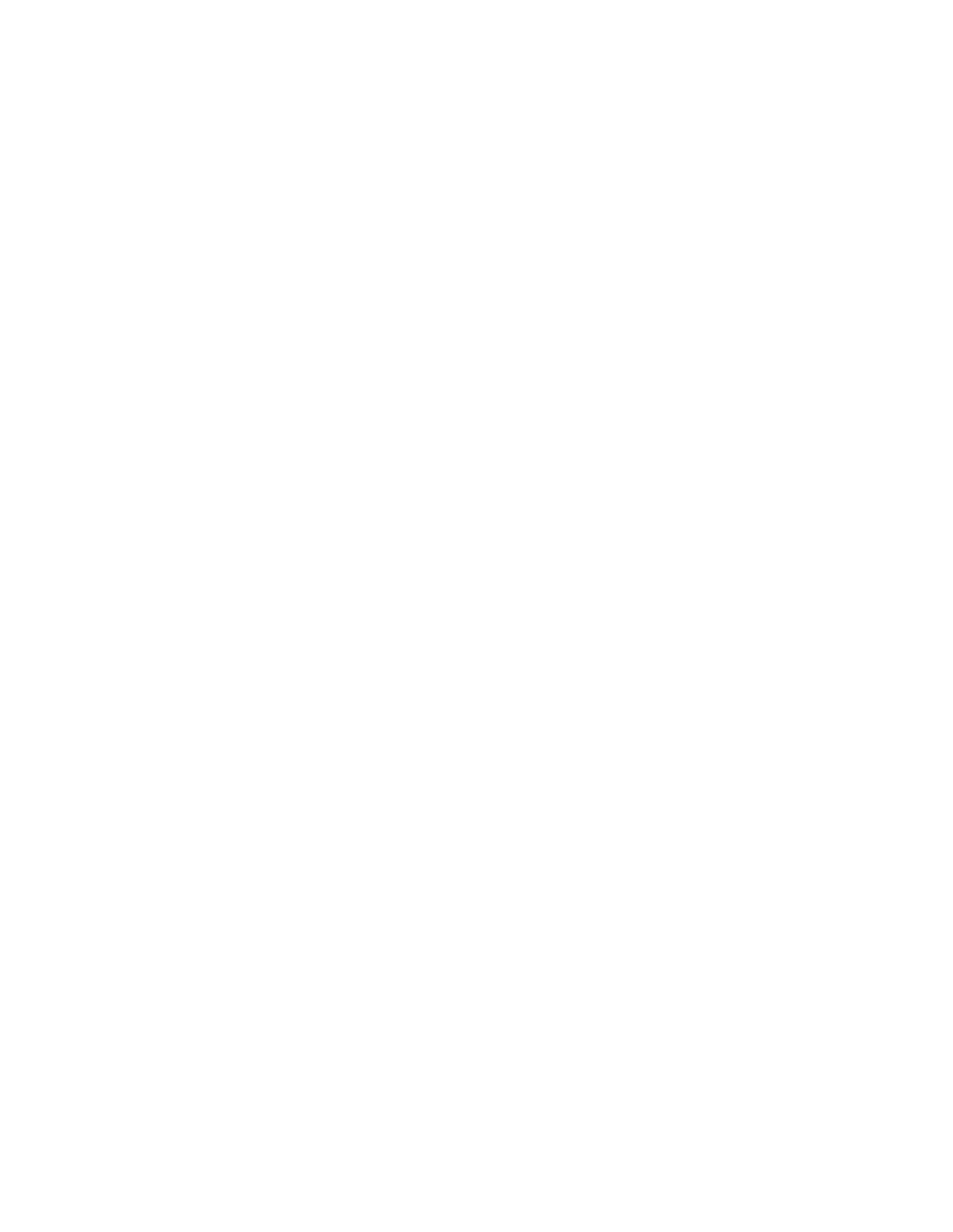**Page**

# **Table of Contents**

| <b>Introduction</b><br>. The second contract of the second contract of the second contract of the second $\bf{3}$<br>RS232 Interface the contract of the contract of the contract of the contract of the contract of the contract of the contract of the contract of the contract of the contract of the contract of the contract of the contract o<br>MDL500 Master Unit<br>Power Source business and a series of the contract of the contract of the contract of the contract of the contract of the contract of the contract of the contract of the contract of the contract of the contract of the cont<br>Operating Modes. The contract of the contract of the contract of the contract of the contract of the contract of                                                                                                                |    |
|------------------------------------------------------------------------------------------------------------------------------------------------------------------------------------------------------------------------------------------------------------------------------------------------------------------------------------------------------------------------------------------------------------------------------------------------------------------------------------------------------------------------------------------------------------------------------------------------------------------------------------------------------------------------------------------------------------------------------------------------------------------------------------------------------------------------------------------------|----|
| Installation with the company of the company of the company of the company of the company of the company of 4                                                                                                                                                                                                                                                                                                                                                                                                                                                                                                                                                                                                                                                                                                                                  |    |
| Field Configuration Procedure <b>Experience Activity</b> 1994 and 2001 and 2001 and 2001 and 2001 and 200                                                                                                                                                                                                                                                                                                                                                                                                                                                                                                                                                                                                                                                                                                                                      |    |
| Operation the contract of the contract of the contract of the contract of the contract of the contract of the contract of the contract of the contract of the contract of the contract of the contract of the contract of the                                                                                                                                                                                                                                                                                                                                                                                                                                                                                                                                                                                                                  |    |
| Jumper Settings. The community of the community of the community of the community of the community of $6$<br>DCE and DTE Settings <b>Example 20</b> in the setting of the setting of the setting of the setting of the setting of the setting of the setting of the setting of the setting of the setting of the setting of the setting of the s<br>Trasmitter Output Level <b>Experience International Contract Contract Contract Contract Contract Contract Contract Contract Contract Contract Contract Contract Contract Contract Contract Contract Contract Contract Contract C</b><br>Receiver Gain<br>Chassis Ground. The contract of the contract of the contract of the contract of the contract of the contract of<br>Half-Duplex Operation/Carrier Control entitled and the control of the control of the control of the control of |    |
| Special Instructions<br>MDL500/MR/LR Four-Wire Long Range Transmitter & Receiver Jumpers MDL500/MR/LR Four-Wire Long Range Transmitter<br>MDL500/MR/LR Four-Wire Long Range Carrier Signal Connectors Material Accounts 2014                                                                                                                                                                                                                                                                                                                                                                                                                                                                                                                                                                                                                   |    |
|                                                                                                                                                                                                                                                                                                                                                                                                                                                                                                                                                                                                                                                                                                                                                                                                                                                |    |
| General Operating Notes with a community of the community of the community of the community of the S<br>Non-Loaded Transmission Line <b>Constitution and Constitution Constitution</b> Constitution and Constitution Constitution Constitution Constitution Constitution Constitution Constitution Constitution Constitution Constitution C                                                                                                                                                                                                                                                                                                                                                                                                                                                                                                    |    |
|                                                                                                                                                                                                                                                                                                                                                                                                                                                                                                                                                                                                                                                                                                                                                                                                                                                |    |
| Technical Specifications and a construction of the construction of the construction of the construction of 10                                                                                                                                                                                                                                                                                                                                                                                                                                                                                                                                                                                                                                                                                                                                  |    |
| 11. Acturn Material Authorization, and a company of the company of the company of the company of the state of                                                                                                                                                                                                                                                                                                                                                                                                                                                                                                                                                                                                                                                                                                                                  |    |
|                                                                                                                                                                                                                                                                                                                                                                                                                                                                                                                                                                                                                                                                                                                                                                                                                                                | 12 |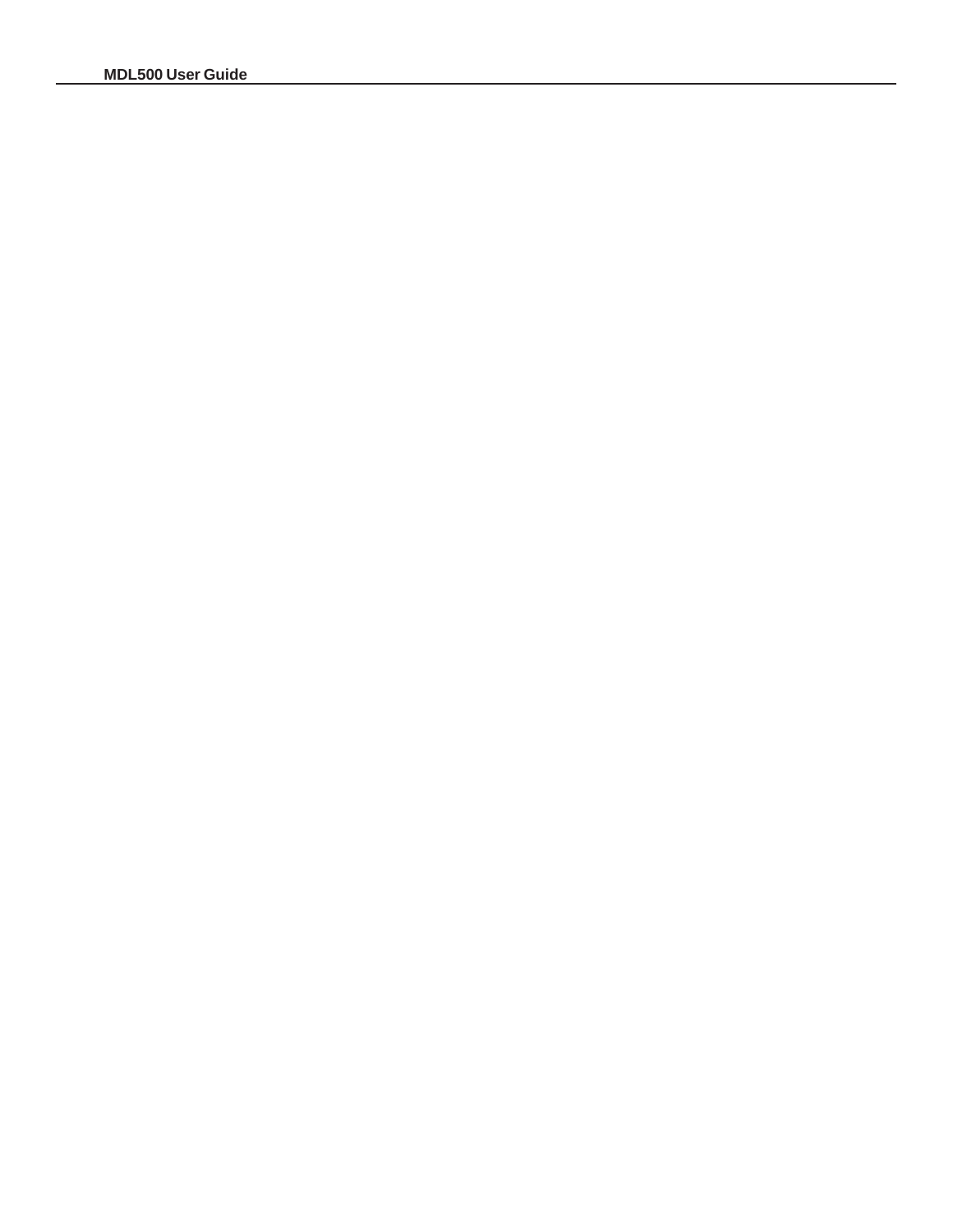#### **Introduction**

The Data-Linc Group MDL500/MR is a two-wire private line modem. The MDL500/MR allows 9600 baud full and half-duplex RS232 data communications over a single dedicated wire pair and across sliding contacts. The MDL500/MR operates using pure Frequency Shift Key (FSK) at high carrier frequencies (100 KHz, 106.5 KHz to 150 KHz, 156.5 KHz) making the MDL500/MR particularly immune to cross-talk and outside noise interference. This provides highly reliable, continuous data transmission over distances of several miles in harsh industrial environments.

The Data-Linc MDL500/LR is a four-wire private line, long range 9600 baud full-duplex modem. In four wire LR operation, the typical range on 22 gauge communication wire is 8 to 10 miles.

#### **Transmission**

The MDL500 performs data communication by converting digital signals to modulated high frequency sine-wave carrier signals that can be transmitted much longer distances with greater noise immunity on wires than square wave digital signals. The digital Space and Mark (or 0 and 1) are converted in the transmitter to carrier signals having two slightly different frequencies which are identified by the receiver and reconverted to the digital signals. The MDL500s are either Master or Remote units and can be used for either point-to-point or multi-point communications. The MDL500s are asynchronous serial data communication devices, data rate transparent from DC to 9600 baud.

In multi-drop installations, the modems can be connected in a star or daisy-chained. The master modem can be located at any of the connection points.

#### **RS232 Interface**

The MDL500 connects to the user provided equipment via an industry standard, female DB25 connector conforming to the IEEE RS232C standard. The modem can be configured to function as either a DCE or DTE interface.

Data-Linc Group provides cables and/or pinouts for connecting the MDL500 to a wide variety of electronic devices. Contact our technical support staff for cable specifics.

#### **MDL500 Master Units**

The MDL500 Master unit transmits at 106.5/100 KHz (Space/Mark) and receives at 156.5/150 KHz. A pluggable two position terminal block at the back of the unit is used for non-polarized connection to the transmission line.

#### **MDL500 Remote Units**

The MDL500 Remote unit transmits at 156.5/150 KHz and receives at 106.5/100 KHz. It has the same data line connector as the Master unit.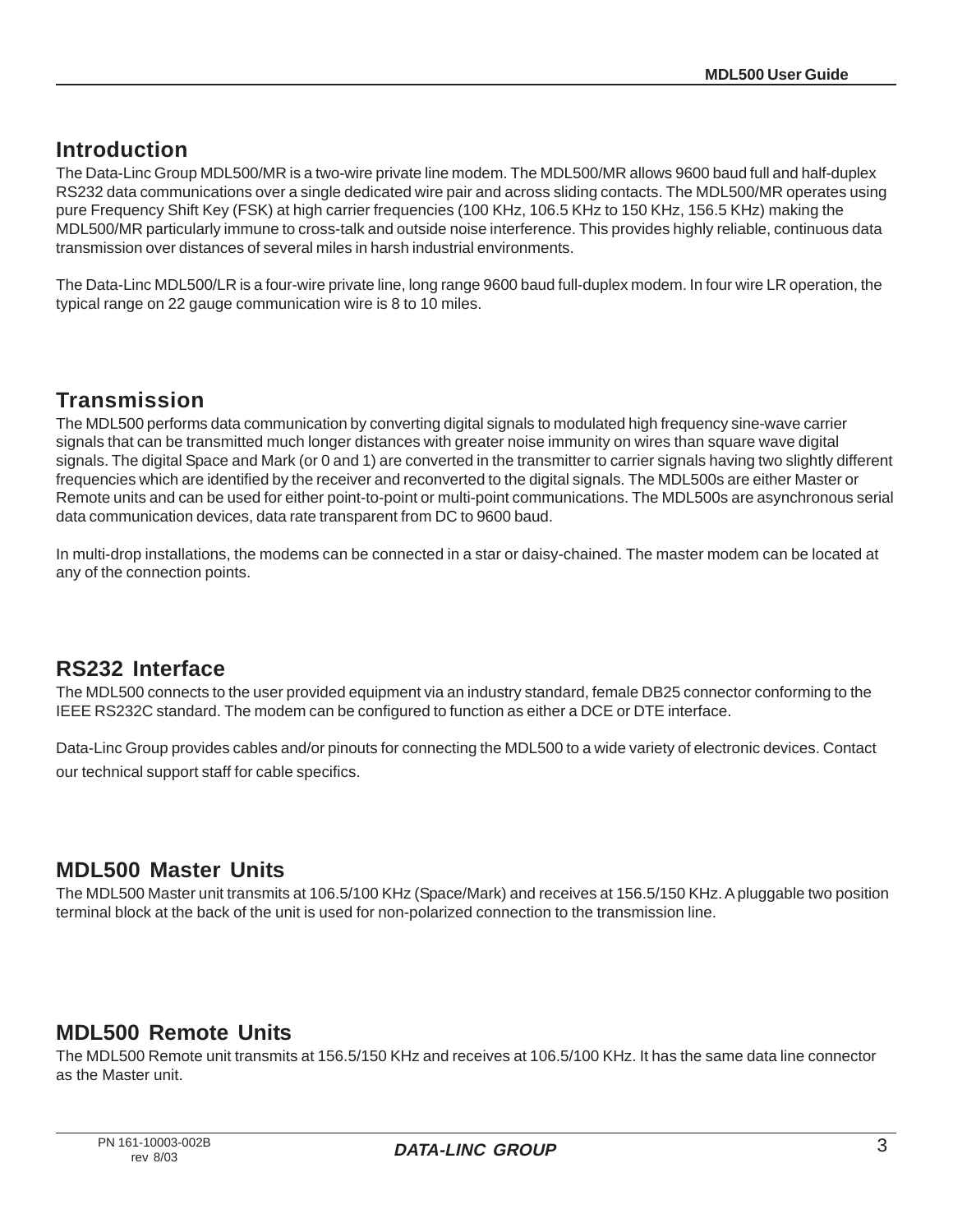#### **Power Source**

The MDL500 is powered by nominal 24 volts DC which is supplied to a black barrel jack on the rear panel. The units are delivered from the factory with 120 VAC to 24 DC wall transformers, which have a black plug attached. An external 24 VDC supply can also be used to power the MDL. The current draw is 250 mA.

**Caution:** Ensure the unit is disconnected from power before removing the cover.

#### **Operating Modes**

The MDL500 can be operated in either point-to-point or multi-point polling modes. In point-to-point, the modems can be operated in full-duplex.

For multi-point data communications, the MDL500 can be operated with one Master and up to eight Remote units. The connected intelligent device controls the transmitter in each Remote unit. The Master unit's transmitter remains on at all time; however, only one slave transmitter can be active at any given time. Multi-point systems must e operated in a halfduplex mode.

For four wire MDL500 operation, see the section on MDL500/MR/LR Four-Wire Special Instructions.

#### **Installation**

The MDL500 factory configuration is set for full **or** half-duplex point-to-point operation with P4 in the B-C position. The Master and Remote units are both factory configured as DCEs (Data Communications Equipment) with the jumpers on headers P1 and P2 in the B-C position. Data into the DB25 is on pin 2 and data out is on pin 3. (Also see section 5.0, entitled Jumper Settings.)

Prior to installation, it is important to ensure that the digital devices to be connected to the MDL500/MR units are capable of communicating with each other as if connected with a conventional three-wire RS232 data cable. Once this has been established, the devices can be connected to the MDL500/MR units and RS232 data communications will take place transparently.

**Note:** It is important the wire pair to be used for data communications between the MDL500/MR units:

- a) Is connected only to those units.
- b) Has no branches and no attached inductance, capacitance or resistance.
- c) Has no loading coals, filters or any other load.
- d) And all connections must be clean and solid.

**Note:** Since the data line is transformer isolated from the rest of the circuit, neither leg of the data carrying twisted pair should be grounded.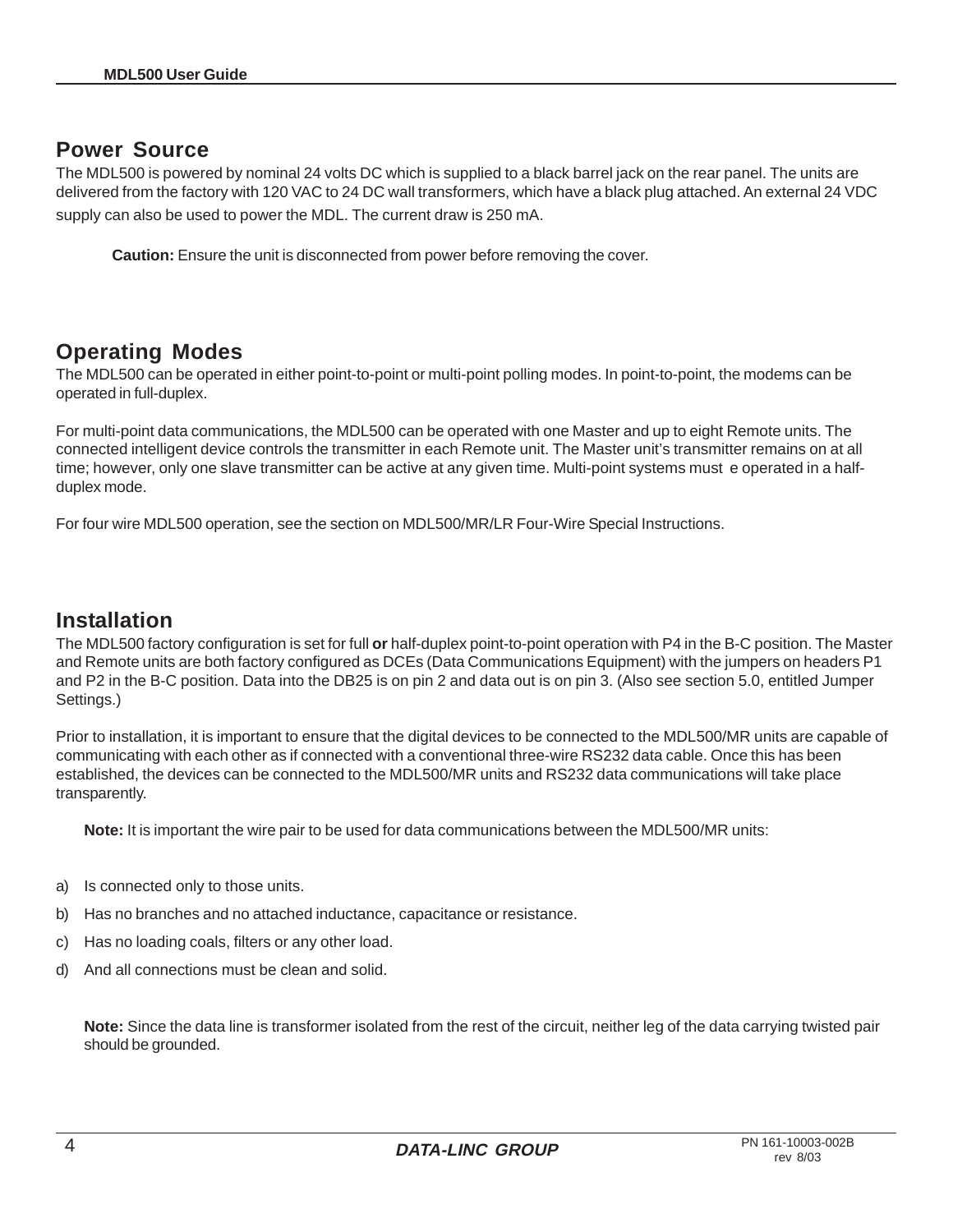## **Field Configuration Procedure**

The field configuration procedure is as follows:

- 1. Remove the unit's cover by removing the four screws on top of the modem.
- 2. Set the Remote units for either full or half-duplex operation by positioning the jumper on header P4, located behind the DB25 connector. For full-duplex operation, the jumper should be in the B-C position; for half-duplex, multi-point operation using RTS line carrier control, the jumper should be in the A-B position.
- 3. Confirm that the jumpers on locations P1 and P2 are in the B-C position.
- 4. Replace the cover.
- 5. Connect the RS232 communications port of the Data Terminal Equipment (DTE) (PC, PLC, etc.) to the MDL500 unit with an appropriate cable.
- 6. Connect the transmission line to the unit at the pluggable terminal block. There is no polarity requirement.

Connect the unit's power cord to the barrel jack in the rear panel of the modem and plug the modular transformer into a convenient 120VAC outlet. Plugging the power in will power up the units; there is no "On/Off" switch.

#### **Operation**

Point-to-point, full or half-duplex operation is usually conducted with the both the Master and Remote MDL carriers on all the time. This is achieved by placing the P4 jumper in the B-C position, which causes the MDL to ignore the RTS line.

In half-duplex, multi-drop, operating mode, with the P4 jumper in the A-B position, the RTS line of the intelligent device that a Remote MDL is connected to (PC, PLC or RTU) is used to control the MDL's transmitted carrier. When logic low, the carrier is turned off; when logic high, the carrier is turned on. If the RS232 cable is disconnected, the RTS connection on the MDL is biased low and the carrier remains off. (If the P4 jumper is in the B-C position, the RTS connection is biased high and the carrier will stay on.)

When properly configured, the MDL500 is capable of half or full-duplex data transmission at rates up to 9600 baud. MDL's require no settings for data rate and will operate transparently as data is fed to them. They will begin communicating data as soon as connections are made and they are powered up.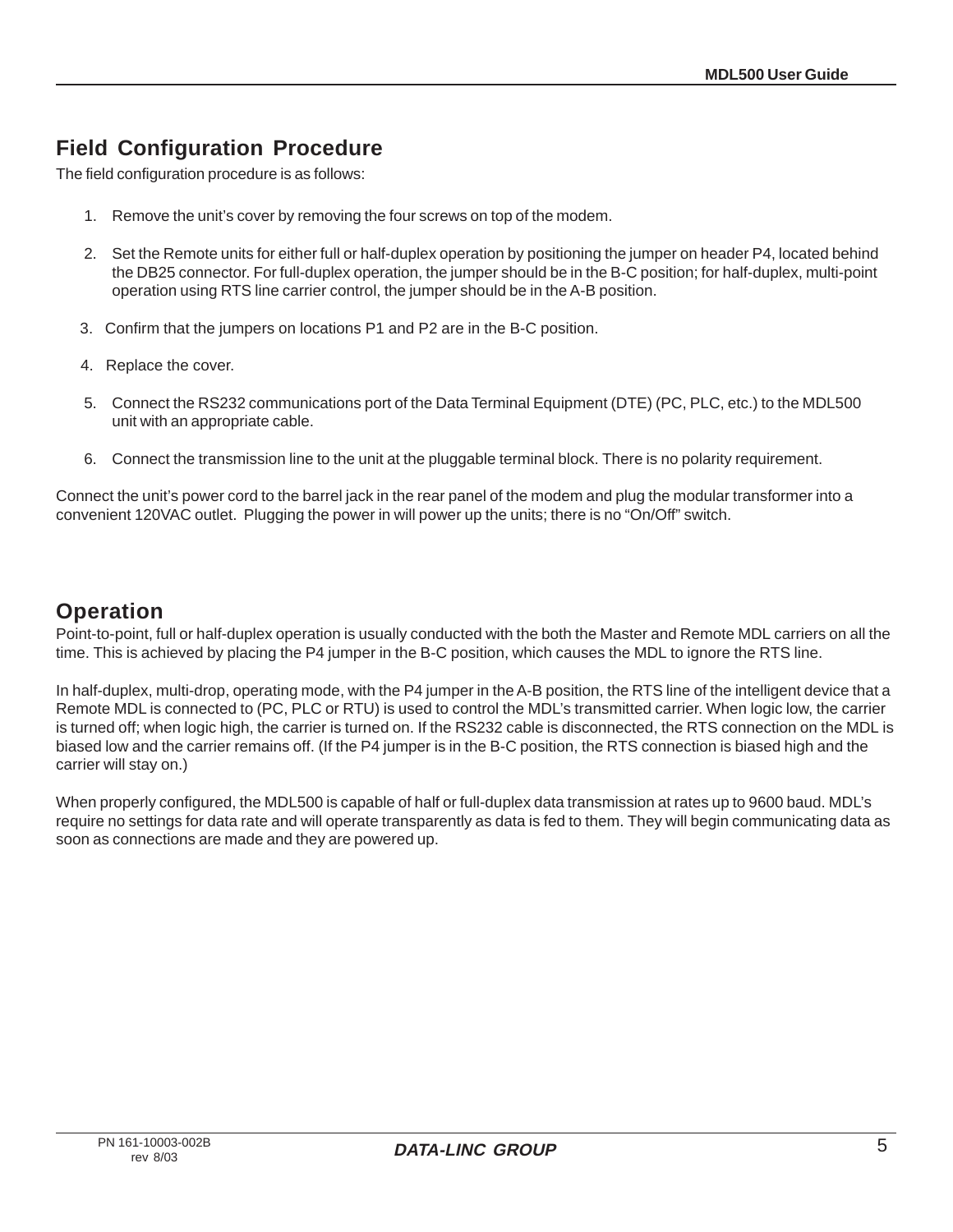#### **Jumper Settings**

There are several configuration options that can be selected by jumpers as described below. The jumper pins are internal and are identified by lettering on the circuit board. Jumper pins are accessed by removing the four retaining screws on the top cover of the enclosure and removing the cover.

**Note:** The header position locations are described with the MDL board oriented with the LED's to the left and the connectors to the right.

#### **DCE and DTE Settings**

Both the MDL500 Master and Remote units are configured at the factory as DCE (Data Communication Equipment) for connection to DTE (Data Terminal Equipment). A PC, PLC or Multiplexer is usually configured as DTE. If either the Master or Remote DTE/DCE must be changed, this is accomplished by moving the jumpers on blocks "P1" and "P2" which are located directly behind the DB25 RS232 connector on the rear panel. For example, as delivered, the Master unit P1 and P2 jumpers are both set in the B-C position (DCE setting). To change to a DTE, move both jumpers to the A-B position. In DTE, data into the DB25 will be on pin 3 and data out on pin 2.

#### **Transmitter Output Level**

The MDL500 allows the selection of either Normal or High Power (HP) transmitter output. The High Power output has six times greater peak-to-peak transmitted signal and provides correspondingly greater signal to noise ratio. High Power transmitter operation is generally preferred in applications involving sliding contacts or in very noisy EMI environments. However, caution is advised in some cases since High Power carrier signals will result in more cross-talk to adjacent conductors.

The jumper to select Normal or High Power is located at position TP2. High Power is selected when the jumper is positioned center to left; Normal output is selected with center to right. When using the HP setting, the receiver gain should be set to low. (See Receiver Gain below.) The factory setting is Normal, center to right. This header is positioned slightly below the TOKO Coil marked "T5."

#### **Receiver Gain**

 The MDL500 incorporates a receiver amplifier on the circuit board. This amplifier has low, normal and high gain settings configured by a "T" shaped pin block near the center of the circuit board with pins marked "G1," "G2" and "G3" (the leg of the "T"). G1/G2 is the high gain setting; G2, the normal medium gain; and G3/G2, the low gain. The units are delivered from the factory set at normal gain because the transmitter has been factory set at normal output. The low gain setting should be used on the receiver whenever the high power transmitter option is selected on the transmitter to avoid onboard cross-talk.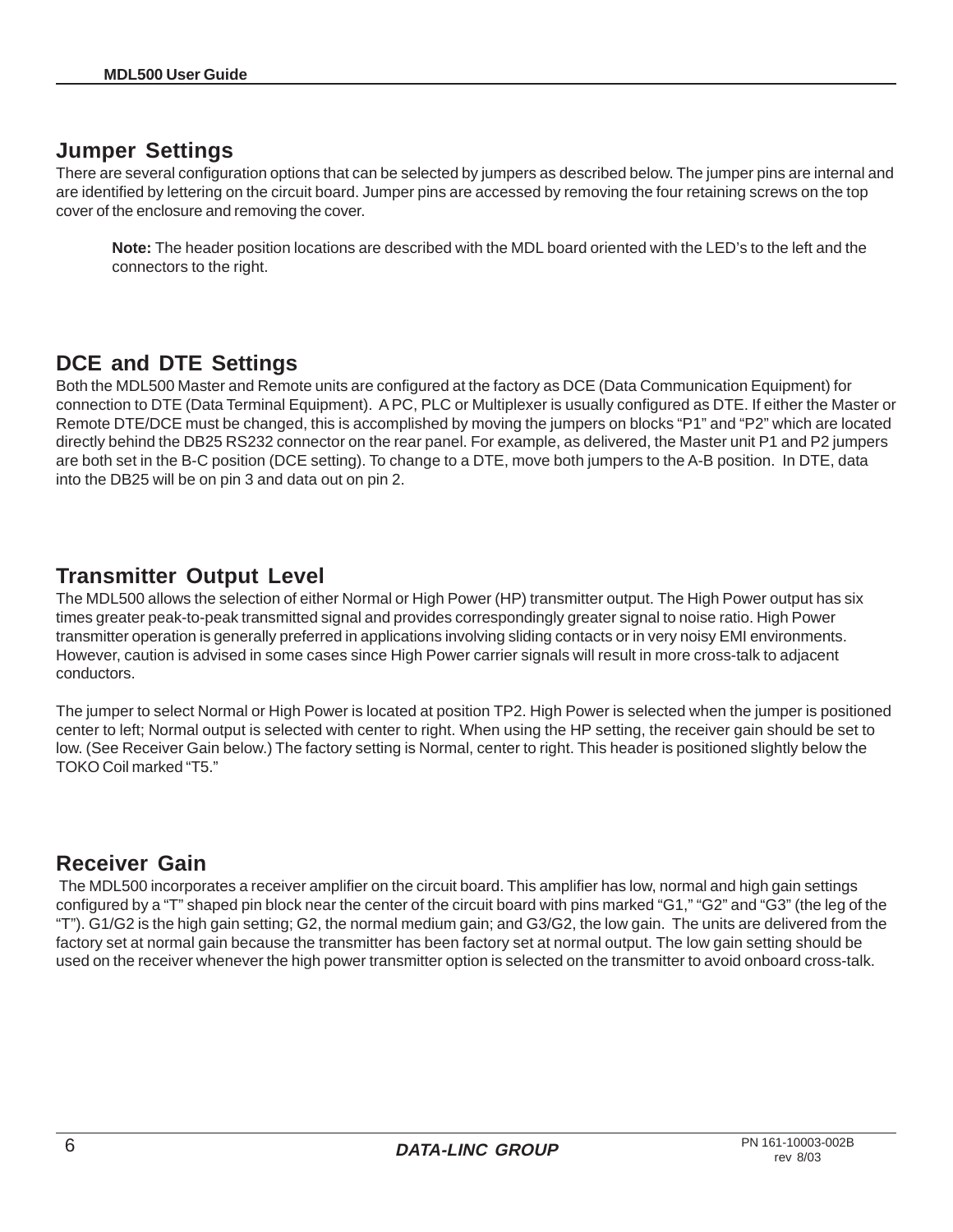#### **Carrier Detect**

The Carrier Detect signal to the RS232 connector is enabled or disabled by Jumper Matrix P3. The MDL units are shipped with the Carrier Detect enabled (jumper on).

#### **Chassis Ground**

Chassis ground can be connected to signal ground via Jumper P5. This is generally not recommended. A separate chassis ground wire may be connected to the MDL's metal enclosure by means of any of the cover mounting screws as desired to avoid a possible shock hazard.

# **Half-Duplex Operation/Carrier Control**

The MDL500 can be operated in multi-drop/half-duplex mode by controlling the transmitter's carrier on/off using external signals. The most common external carrier control signal is through the RS232 port RTS line (pin 4). Jumper P4, A-B, selects this line. When an external RTS logic high is asserted, the MDL carrier is turned on, and a logic low or ground, turns the carrier off. The MDL RTS line is biased low so that if the RS232 cable is disconnected or the external controlling device is turned off, the carrier will go off. Selecting jumper P4, B-C, turns the transmitter on and blocks RTS carrier control. The B-C setting is used in full-duplex operation. Usually only the Remote units have their carriers controlled by the devices they are connected to (setting A-B). The Master unit's carrier is left on all the time (setting B-C). (There is no interference since the Master and Remote carrier frequencies are different.) The factory setting for both MDL Masters and Remotes is P4, B-C, for full or half-duplex, point-to-point operation.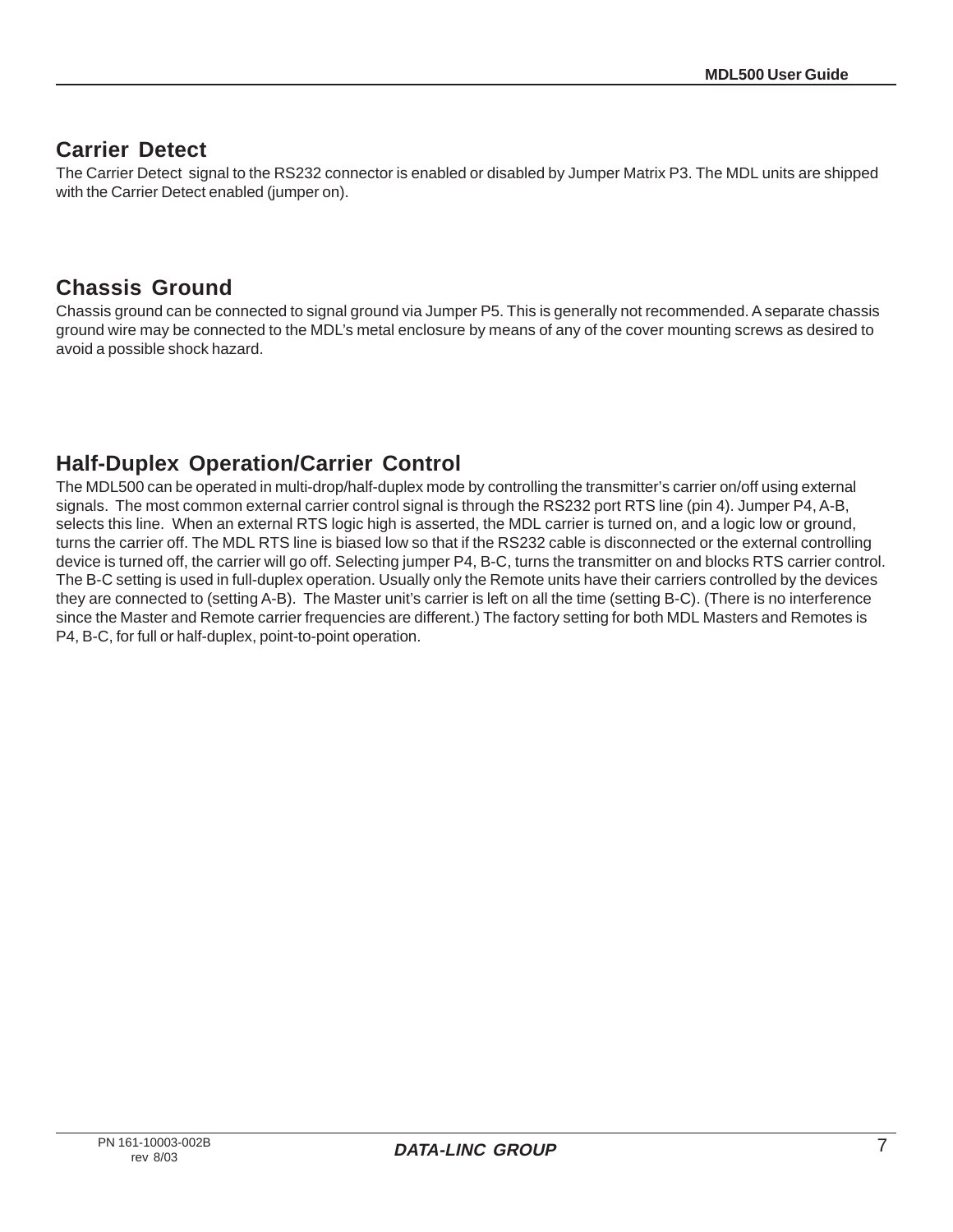#### **MDL500/MR/LR Four-Wire Special Instructions**

The standard instruction "MDL500 Industrial Modem Half and Full-Duplex Versions" are applicable with the following modifications:

#### **MDL500/MR/LR Four-Wire Long Range Transmitter & Receiver Jumpers**

The transmitter output is set to high by placing the jumper located on the three pin mail header marked "TP2" in the left and center position (left side on the marking TP2). The receiver gain is set on medium by placing the jumper on the four pin male header (inverted T-shape) located above T5 and C35 on the bottom center (marked G2) and pin between R53 and R55.

**Note:** The header position locations described are with the MDL board oriented with the LED's to the left, the connectors to the right.

#### **MDL500/MR/LR Four-Wire Long Range Carrier Signal Connectors**

The four-wire MDL has a second I/O isolation coil and a second two-position pluggable terminal block for the transmitted carrier. Facing the connectors, the pluggable terminal block on the left is the transmitted carrier and the pluggable terminal block on the right is the received carrier.

For proper operation, both modems must be set to the same four-wire configuration.

#### **Front Panel LEDs**

There are four LED's on the front panel of the MDL. From left to right:

| Marking    | <b>Function</b>                            |  |  |
|------------|--------------------------------------------|--|--|
| l CD       | <b>Carrier Detect</b>                      |  |  |
| 'RX        | Data flowing out of the MDL500 RS-232 port |  |  |
| ТX         | Data flowing into the MDL500 RS-232 port   |  |  |
| <b>PWR</b> | <b>Power Connected</b>                     |  |  |

The first diagnostic LED is Carrier Detect. In full-duplex mode, the CD LED must be lighted on both units. In half-duplex operation with the Master carrier on and the carrier control mode with RS232 cables connected, the CD LED will be lighted on all Remote MDL500/MR's and OFF on the Master MDL500/MR. (The Master CD LED will blink during operation as each Remote MDL500/MR turns on its carrier to answer back to the Master). If the correct CD LED's are not ON, a carrier cable problem is likely.

Assuming that the CD indication is correct, a Loop Back test is recommended as described on the next page.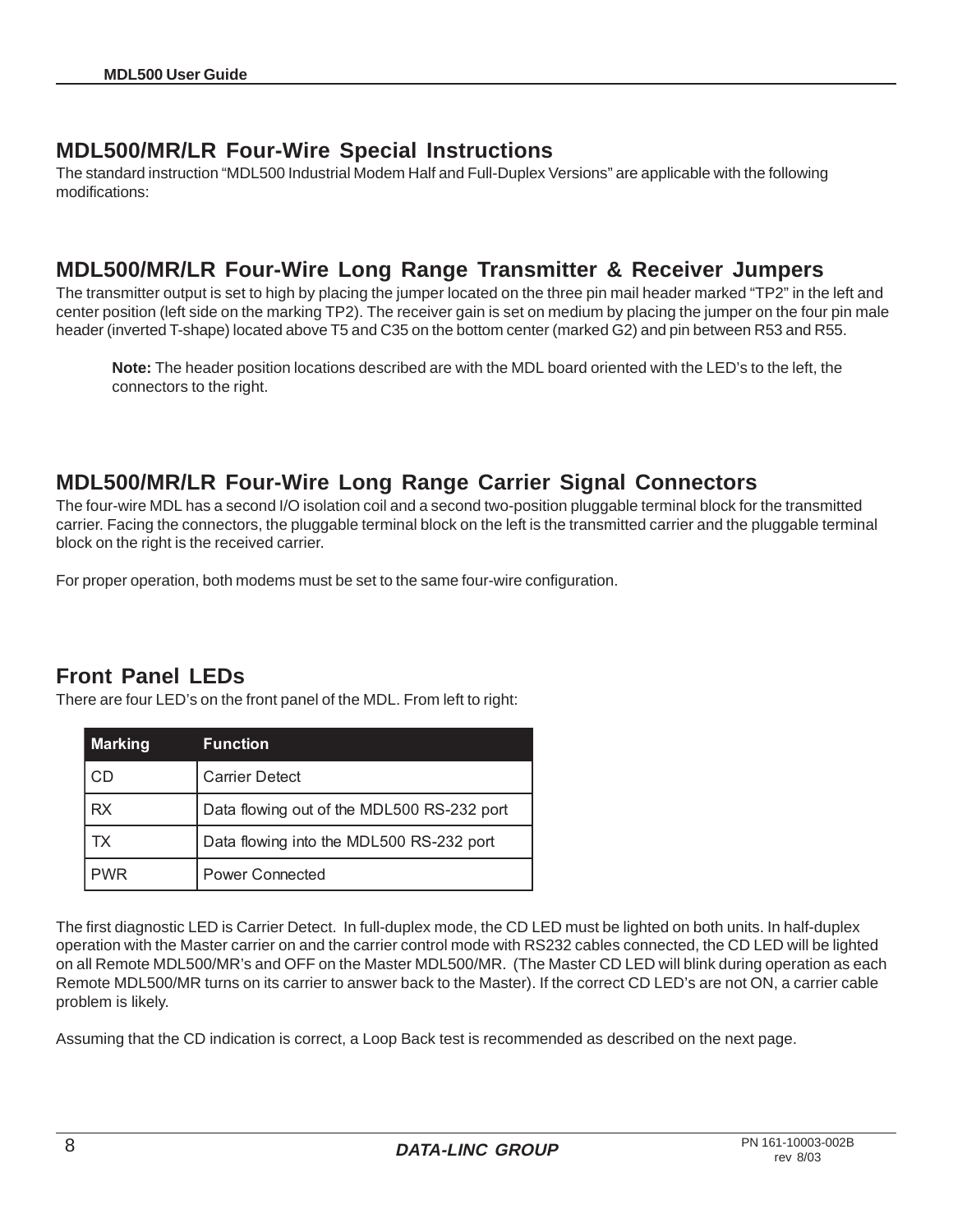#### **General Operating Notes**

The MDL500/MR utilizes tuned circuits to achieve high performance. These circuits have been carefully adjusted at the factory to operate over several miles of transmission line. In order not to degrade performance, it is important not to disturb these adjustments. In particular, coils T1, T2, T3, T4 and T5 and potentiometers R18, R20, R31 and R57 should not be adjusted. If these adjustments have been inadvertently changed, please contact the factory.

#### **Non-Loaded Transmission Line**

Proper operation of MDL500/MR requires that the transmission line be non-loaded (free from inductors and capacitors on the line). The presence of inductors, capacitors or excessive resistance (i.e., bad connections) or shorts between the wires can seriously degrade performance or render the data transmission inoperable.

#### **Loop Back Test**

A Loop Back test is suggested to confirm the proper operation of MDL500/MR's in point-to-point operation, as follows:

A PC running a communication program in full-duplex can be connected to one of the MDL500/MR'S in a point-to-point configuration. A jumper wire (a bent paper clip works very well) is placed between pin sockets 2 and 3 of the DB25 on the other MDL500/MR. Data sent to the first MDL500/MR will be looped back from the second and appear on the PC screen. If the characters are correct, the MDL500/MR's are functioning.

#### **AE485 Interface**

The MDL500 is also available with an RS485 interface for connection to multiple Remote devices. All operating functions and instructions are the same as for the RS232 full-duplex version, except that the digital interface through the DB25 connector uses pin 12 as the -DO/RI connection and pin 13 as the +DO/RI connection. The RS232 connections (pins 2, 3 and 7) are not functional.

**Note:** Do not connect anything except an RS485 signal to positions 12 and 13 on the DB25 or damage to the circuit could occur.

The Data-Linc Group AE485 (Auto Enable) circuit contains a special feature that eliminates the need for a separate enable signal or line to command the 485 transmit and receive functions. Data will pass through the MDL500 RS485 port transparently in either direction. The MDL500s are operated in full-duplex point-to-point mode (no carrier control) when using the AE-485 interface. Up to 32 Remote RS485 devices can be multi-dropped off the MDL500 AE485 port at distances of up to 4000 feet and at data rates of 9600 baud. A 100 ohm termination resistor should be connected at the ends of the 485 line.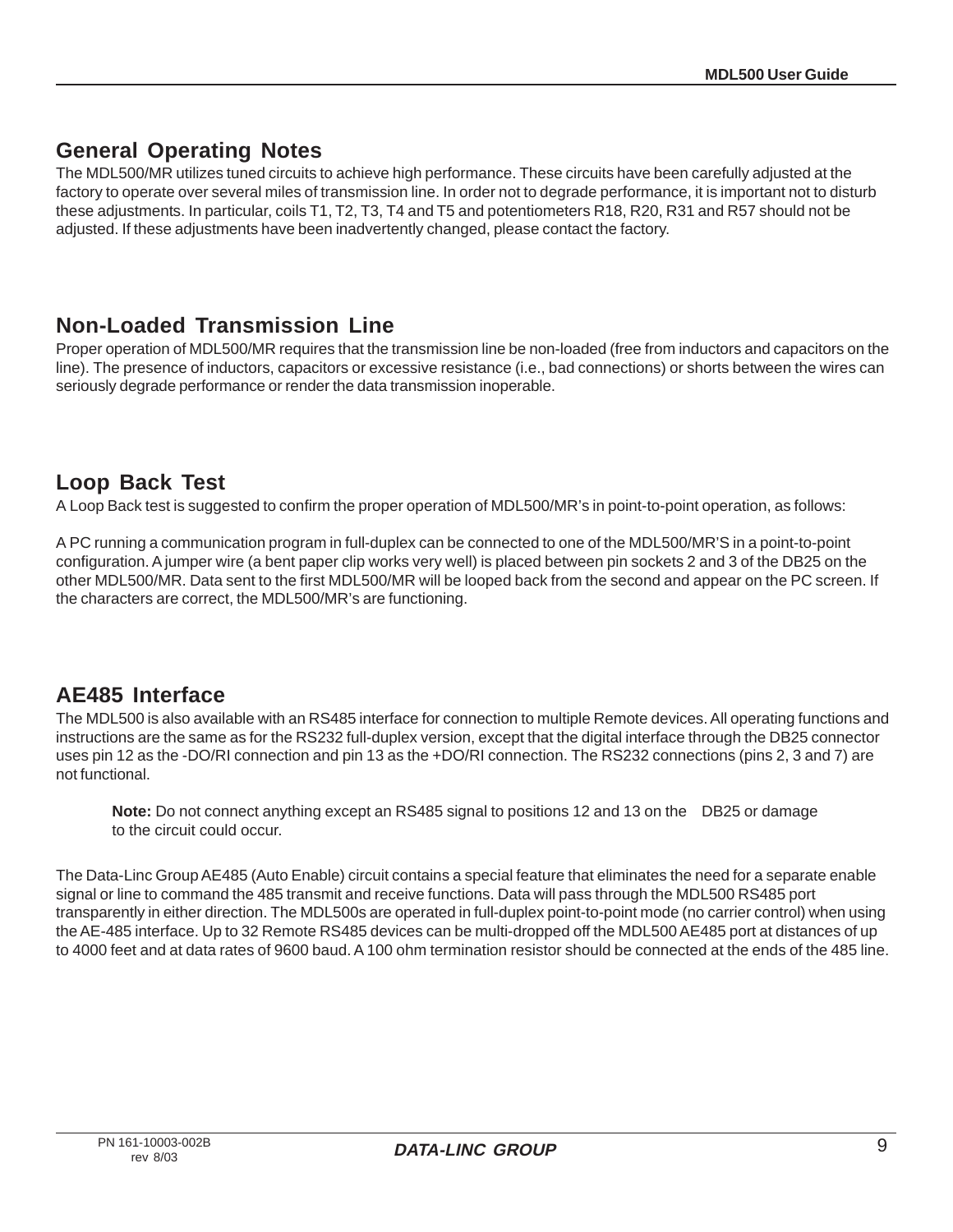# **Technical Specifications**

| Data Format               | RS-232C (RS-422/485 optional)                                                                                                                                                        |  |  |
|---------------------------|--------------------------------------------------------------------------------------------------------------------------------------------------------------------------------------|--|--|
| Operation                 | 2 wire, full duplex or half duplex controlled carrier, asynchronous data                                                                                                             |  |  |
| Mode                      | Point to Point or multi-drop option                                                                                                                                                  |  |  |
| Data Transmission Speed   | Up to 9600 baud                                                                                                                                                                      |  |  |
| Modulation                | Frequency shift key (FSK); carrier signal inductively and capacitively<br>isolated                                                                                                   |  |  |
| <b>Distance</b>           | Up to 48,000 feet on single twisted pair                                                                                                                                             |  |  |
| Operating Temperature     | $32^{\circ}$ - 140 $^{\circ}$ F (0 $^{\circ}$ - 60 $^{\circ}$ C)                                                                                                                     |  |  |
| <b>Power Requirements</b> | <b>24 VDC</b>                                                                                                                                                                        |  |  |
| Interface                 | DTE/DCE jumper selectable; Female DB25 connector for RS-232C;<br>two position pluggable terminal block for carrier; 2.5mm x 5.5mm<br>barrel jack (center positive) for 24 VDC power. |  |  |
| <b>LED</b> Indicators     | Carrier Detect, Receive Data, Trasmit Data, Power                                                                                                                                    |  |  |
| Dimensions                | 1.75" H x 7.5" W x 10.5" L (4.45cm H x 19.05cm W x 26.67cm L);<br>all metal enclosure, 16 gauge steel; polyurethance paint.                                                          |  |  |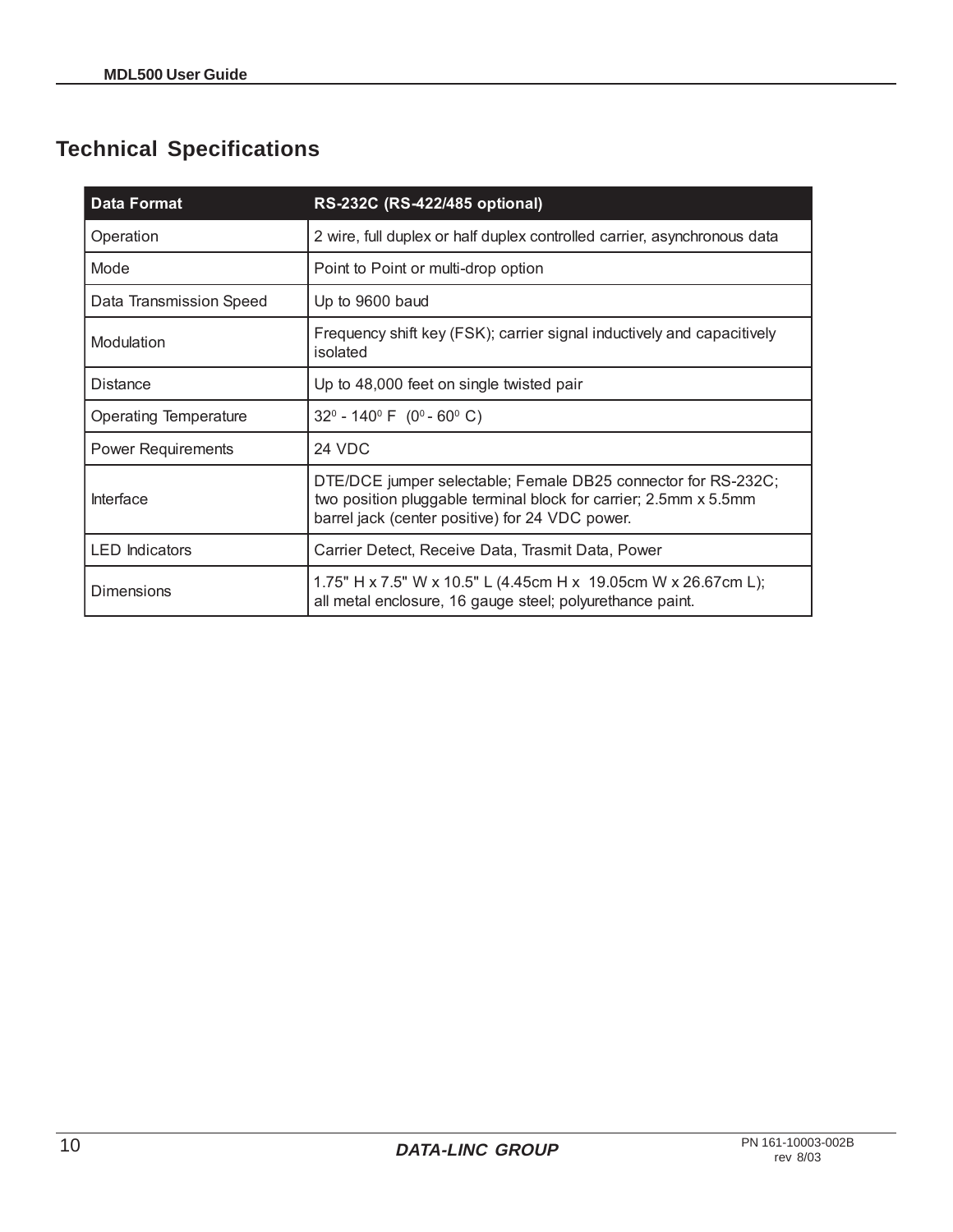#### **Technical Support**

Data-Linc Group maintains a fully trained staff of service personnel who are capable of providing complete product assistance. They can provide you with technical, application and troubleshooting, spare parts and warranty assistance. Our technical staff is based in Bellevue, Washington USA and may be reached at (425) 882-2206 or e-mail support@data-linc.com

#### **Product Warranty**

Data-Linc Group warrants equipment of its own manufacture to be free from defects in material and workmanship for one year from date of shipment to original user. Data-Linc Group will replace or repair, at our option, any part found to be defective. Buyer must return any part claimed defective to Data-Linc Group, transportation prepaid.

#### **Return Material Authorization**

If a part needs to be sent to the factory for repair, contact Data-Linc Group's corporate office and request a Return Material Authorization (RMA) number. The RMA number identifies the part and the owner and must be included with the part when shipped to the factory.

#### **Contact Information**

**Corporate Office Corporate Data-Linc Group** 

3535 Factoria Blvd. SE Suite 100 Bellevue, Washington 98006 USA

Telephone: (425) 882-2206 Fax: (425) 867-0865 E-mail: info@data-linc.com Web site: www.data-linc.com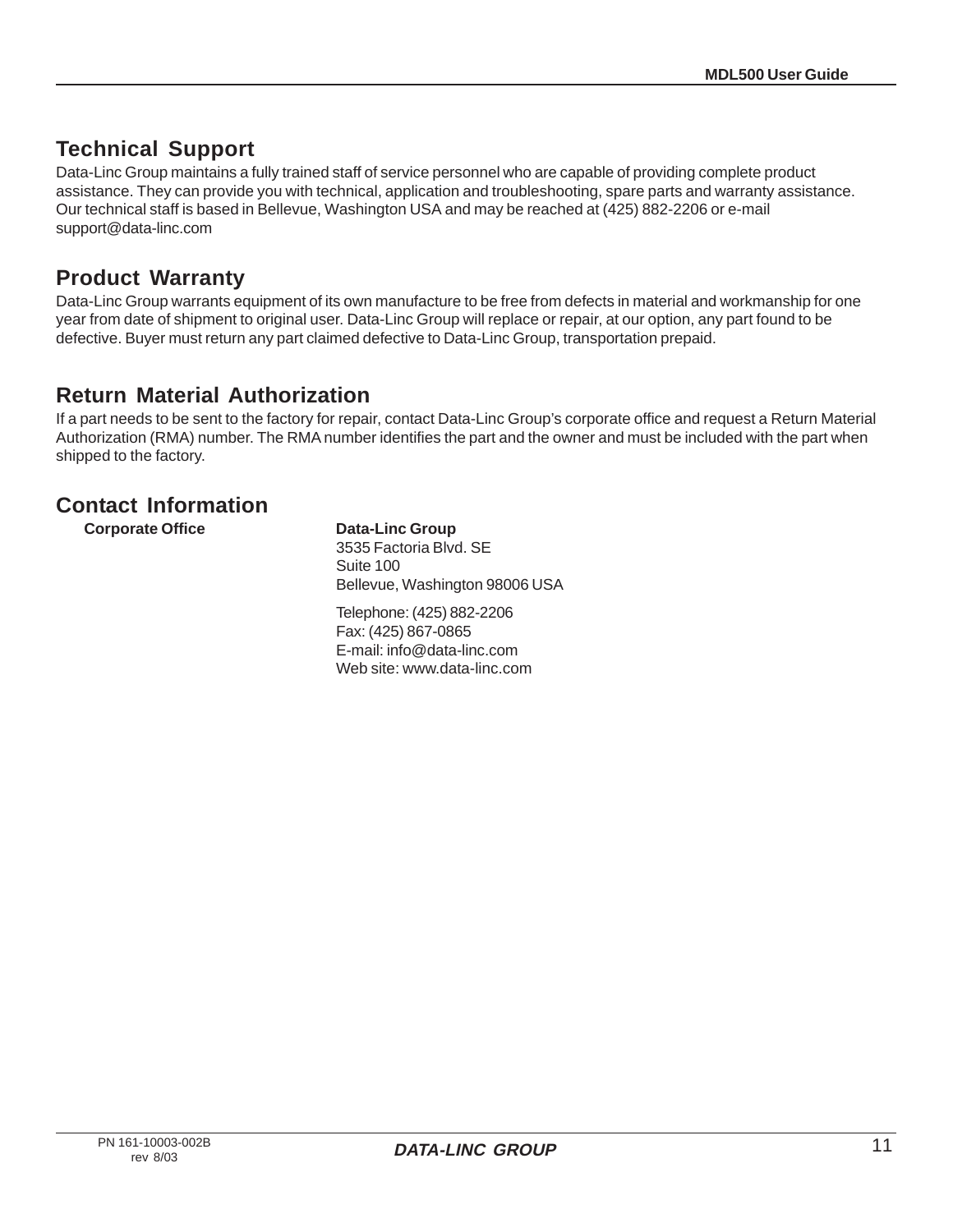## **Appendix A**

**Diagrams**

#### **Diagram 1**

Drawing of the two-wire MDL500/MR enclosure depicting the location of connectors and LEDs.



#### **MDL500 front**

| $+24$ VDC | <b>FSK</b> | <b>RS-232</b> |
|-----------|------------|---------------|
|           |            |               |
|           |            |               |

**MDL500 rear**

#### **Diagram 2**

Schematic of the RS232 port with pin functions and pinout.

| <b>Assignment</b> | <b>Description</b>       | <b>Signal Direction</b>          |
|-------------------|--------------------------|----------------------------------|
| 1                 | <b>Protective Ground</b> | Computer $\leftrightarrow$ modem |
| $\overline{2}$    | Receive Data             | Computer $\rightarrow$ modem     |
| 3                 | <b>Transmit Data</b>     | Computer ← modem                 |
| 4                 | <b>Request to Send</b>   | Computer $\rightarrow$ modem     |
| 5                 | Clear to Send            | Not connected                    |
| 6                 | Data Set Ready           | Not connected                    |
| 7                 | Signal Ground            | Computer $\leftrightarrow$ modem |
| 8                 | <b>Carrier Detect</b>    | Computer ← modem                 |
| 20                | Data Terminal Ready      | Not connected                    |
|                   |                          |                                  |